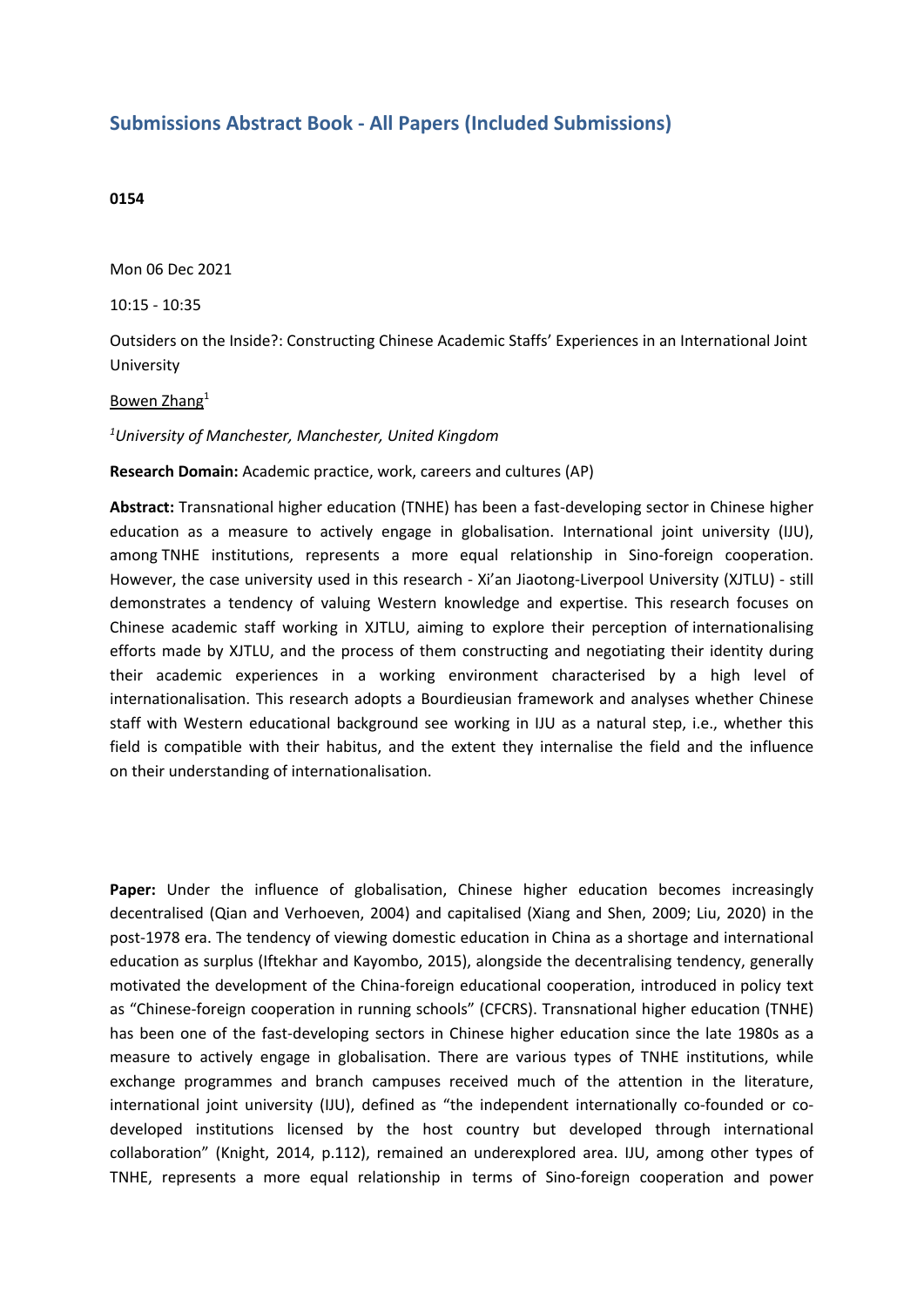relations. However, while nominally equal, the case university selected in this research - Xi'an Jiaotong-Liverpool University (XJTLU) - makes English as its instruction language although it is in China, and the promotional text largely emphasises the diversity of its staff profile, which might lead to <sup>a</sup> marginalisation of the Chinese staff.

Therefore, this research focuses on this specific group - Chinese academic staff working in XJTLU, aiming to explore the way they perceive the internationalising effort made by XJTLU, and the process of them constructing and negotiating their identity during their academic experiences in <sup>a</sup> working environment characterised by <sup>a</sup> high level of internationalisation. This particular group has been underrepresented in the literature which might due to the fact they are less expected to encounter, for example, challenges associating with cross-cultural adaptations, as compared to the expatriate scholar; current literature talking about the challenges facing domestic staff is more related to managerial aspects (e.g., Shams and Huisman, 2012), instead of the way they construct and negotiate their identity. This research adopts <sup>a</sup> Bourdieusian framework and tries to analyse whether Chinese staff with Western educational backgrounds see working in IJU as <sup>a</sup> natural step, i.e., whether this field is compatible with their habitus, and the extent they internalise the field and how that might influence their understanding of internationalisation. This framework is thought to have <sup>a</sup> strong explanatory power because of, firstly, the relational nature of the concept "habitus" and "field" (Bourdieu and Wacquant, 1992), which could be fit for explaining the interaction between social structures and individual agency; secondly, this research is situated in the background of the unequal power relation between the knowledge of "West" and "non-West", where the West (Western culture, language, lifestyle, etc.) is attached with more valuable symbolic capital, which could lead to symbolic violence (Bourdieu, 1984) against the non-Western practice. After browsing the staff profile, it is found that most of the academic staff working in XJTLU have been educated in Western countries, therefore, it may be relevant to incorporate the Bourdieusian criticality into this research.

This research adopts qualitative methodology, particularly, <sup>a</sup> series of semi-structured interviews are used. Due to the contested definition of internationalisation, qualitative methodology is preferred in this research as it provides thick descriptions which are necessary to explore the meaning of it to different actors (Mok, 2007). This research aims to include 15 in-depth semi-structured interviews with Chinese academic staff working in XJTLU, of different ages, sexes, disciplines, educational backgrounds and at different stages of their academic career, using convenience sampling. However, one of the important criteria is the participants need to join XJTLU less than five years, as this research attempts to capture the staff's perceived compatibility between habitus and field in their early phase of joining XJTLU. Interviews questions will fall into categories "reason to choose XJTLU as <sup>a</sup> workplace", "their perceptions of how XJTLU enact internationalisation", "how do they enact internationalisation in their teaching/researching" and "whether they see themselves fit the environment of XJTLU". Since the researcher is still doing interviews at this stage, in this conference, the researcher will mainly cover the theoretical aspect, especially, why <sup>a</sup> Bourdieusian perspective is deemed insightful in terms of structuring questions and analysing. This research is believed to contribute to the understanding of internationalisation in the Chinese context, and generally join the